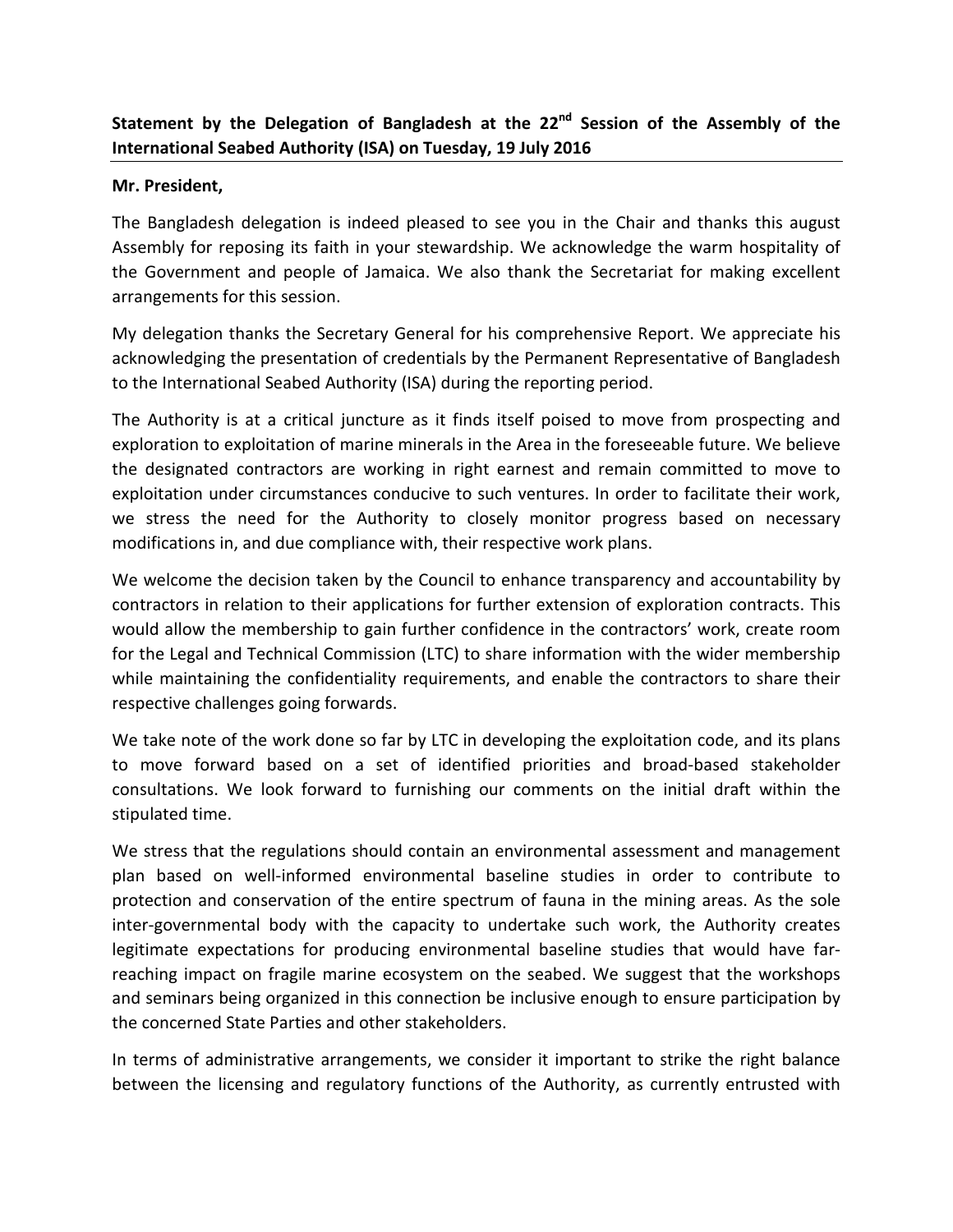LTC. Our delegation is positively disposed to setting up an independent inspectorate in order to discharge the Authority's regulatory mandate with the onset of exploitation activities. We look forward to discussing this further in the context of the Article 154 Review.

We take note of LTC's observation about the initial Review report by the designated Consultants as a 'wake up' call in relation to possible recalibration of its work. We feel the time has probably come to take an in-depth look at the mandates, size and composition of the Commission. The only way to ascertain an optimal size of LTC is to have a realistic assessment of the expertise and skills set required for it to deliver on its mandated roles in an efficient and effective manner. The Commission's composition should also reflect equitable geographical representation as stipulated in the UN Convention on the Law of the Sea (UNCLOS).

It is important we contemplate further creative measures that would preclude the gradual expansion of the Commission by apportioning its growing responsibilities among parallel and mutually reinforcing mechanisms*.*

[In the same vein, we should embark on discussions, at a convenient time, on the merit and feasibility of setting up the Economic Planning Commission and the Enterprise as envisaged by the Convention. These are likely to be time-consuming exercises, and it may be useful to find impetus for these from the evolving work on the Article 154 Review and the exploitation code.]

It is encouraging that the Authority stays focused on further strengthening its programmatic approach based on specific strategic priorities. We take note of the information shared by the Secretary General concerning the inter-operability challenges faced by the data management architecture within the Secretariat, and the need for further upgrading the systems. We hope the recent decision to create additional posts for data management in the Secretariat would help address the challenges to some extent.

We align with the call for the contractors to make relevant data from their prospecting and exploration activities readily and publicly available for the benefit of scientific research, among others. The interface between the contractors and the scientific research communities need to be enhanced through mitigating any potential conflict of interest.

We attach great importance to the Authority's capacity building support for developing and least developed State Parties, especially to facilitate their participation in training programmes, meetings and sensitization events. We recognize the instrumental role played by the Endowment and Voluntary Trust Funds in supporting such capacity building, and appreciate the support a couple of our experts had received in the recent years. The reported decline in the Funds must be reversed to help maintain ISA's contribution to forging meaningful cooperation between developed and developing countries through the agency of contractors. We reiterate our appreciation for the Governments and entities that have contributed to the Funds lately.

## **Mr. President,**